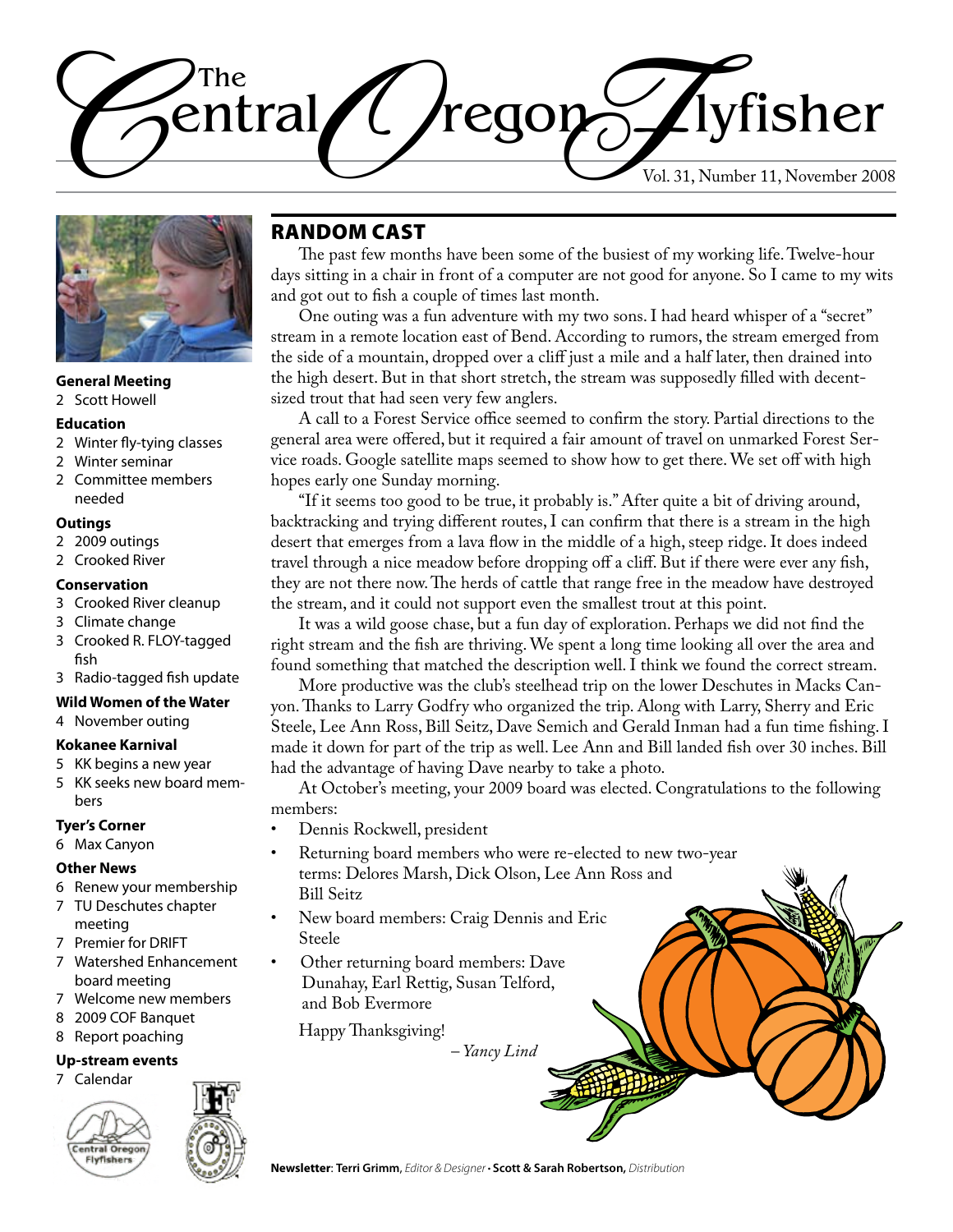## General Meeting

## **November meeting**

November 19 | 6:30 p.m. | Bend Senior Center, 1600 S.E. Reed Market Road, Bend

Scott Howell is a self-proclaimed "steelhead chaser" who has been guiding anglers for 19 years. Scott has guided on the Umpqua, Rogue and other coastal rivers. He spent several years guiding along rivers in Alaska. Scott helped pioneer the Kamchatka Steelhead Project in Russia.

Scott's slideshow will showcase his adventures across the Pacific Rim, from Russia to Oregon. His stunning photos and exciting tales about his exploits are sure to entertain us. Scott will take us to familiar rivers and remote streams that most anglers experience only in their dreams.

## **EDUCATION**

## **Winter fly-tying classes**

Winter fly-tying classes will be our next educational event. Classes will be held at the Bend Senior Center every Tuesday starting January 6.

## **Winter seminar**

I am in the process of arranging a winter seminar that features Jason Borger. The tentative date is February 10 to 12, 2009.

## **Education committee members needed**

Currently, the education committee consists of one member (me). I'm looking for "a few good flyfishers" (of any experience level) to join the education committee. Committee members will work together to design and manage next year's educational programs and classes. Anyone who is interested in joining the committee or has thoughts about classes that COF should offer next year, please contact me (Lee Ann Ross, [rossleeann@yahoo.com](mailto:rossleeann@yahoo.com) or 312-2568).

I would like to thank everyone who helped conduct this year's excellent educational events. I'd like to especially thank the guides who gave up a day from their busy schedules to teach COF classes. Our classes included:

- Fly Tying Sherry Steele, Jerry Criss and Bill Seitz (all members of COF), as well as Peter Bowers (Patient Angler) and Scott Robertson (Sportsman's Warehouse)
- Rod Building Harry Harbin, Dave Dunahay and Bob Griffin (all members of COF)
- Furled Leaders Dennis Rockwell, Bill Seitz and Yancy Lind (all members of COF)
- Understanding the Bugs You Fish With Macroinvertebrates - John Anderson (COF)
- Organizing Your Fly Box Russ Seton (Fly and Field and The Hook), Dave Dunahay and Bob Griffin (both COF)
- Beginning Casting Jeff Perrin (The Fly Fisher's Place)
- How to Fish the Salmon Fly Hatch Paul Hanson (The Riffle)
- Fishing Back Eddies Damien Nurre (Fly and Field)
- Slack Line Presentation John Judy ( John Judy Fly Fishing)
- Single-Hand Spey Damien Nurre (Fly and Field)
- Lake Fishing Scott Cook (Fly and Field)
- Shallow Water Nymphing Bill Myers, Prineville
- Two-Handed Spey Casting John Judy ( John Judy Fly Fishing)
- The Art of Float Tubing Bill Myers, Prineville

*– Lee Ann Ross r[ossleeann@yahoo.com](mailto:rossleeann@yahoo.com) or 312‑2568*

## **OUTINGS**

From November through February, COF will have only one outing each month. We're starting to plan outings for 2009, and I'm excited about the changes we're making for next year. Next year, teams will organize and conduct each outing. We want to publish the dates and locations for outings well in advance so everyone has time to add the outings to their schedules. I think the changes will benefit members and make outings more enjoyable.

> *– Bob Evermore ([bob@poesociety.com](mailto:bob@poesociety.com) or 541-728-0077)*

## **If you have a suggestion for an outing, please contact Bob NOW so he can plan for next year.**

## **Crooked River**

Nov 15 | Meet at Big Bend Campground. The clean-up will begin between 9:00 and 9:30 a.m. The outing will begin afterward, around 1:00 p.m.

We'll coordinate this outing with our annual Crooked River Clean-up. (See page 3 for more information.) After the clean-up, we'll fish for a few hours.

**Directions:** From Bend, take Neff Road east. Neff changes names a couple of times (Alfalfa Market Road, Willard Road, Reservoir Road) before it ends at SE Crooked River Highway (Route 27). Turn left on SE Crooked River Highway and proceed past the dam and down the hill. Big Bend Campground is the first campground on your left as you approach the bottom of the grade.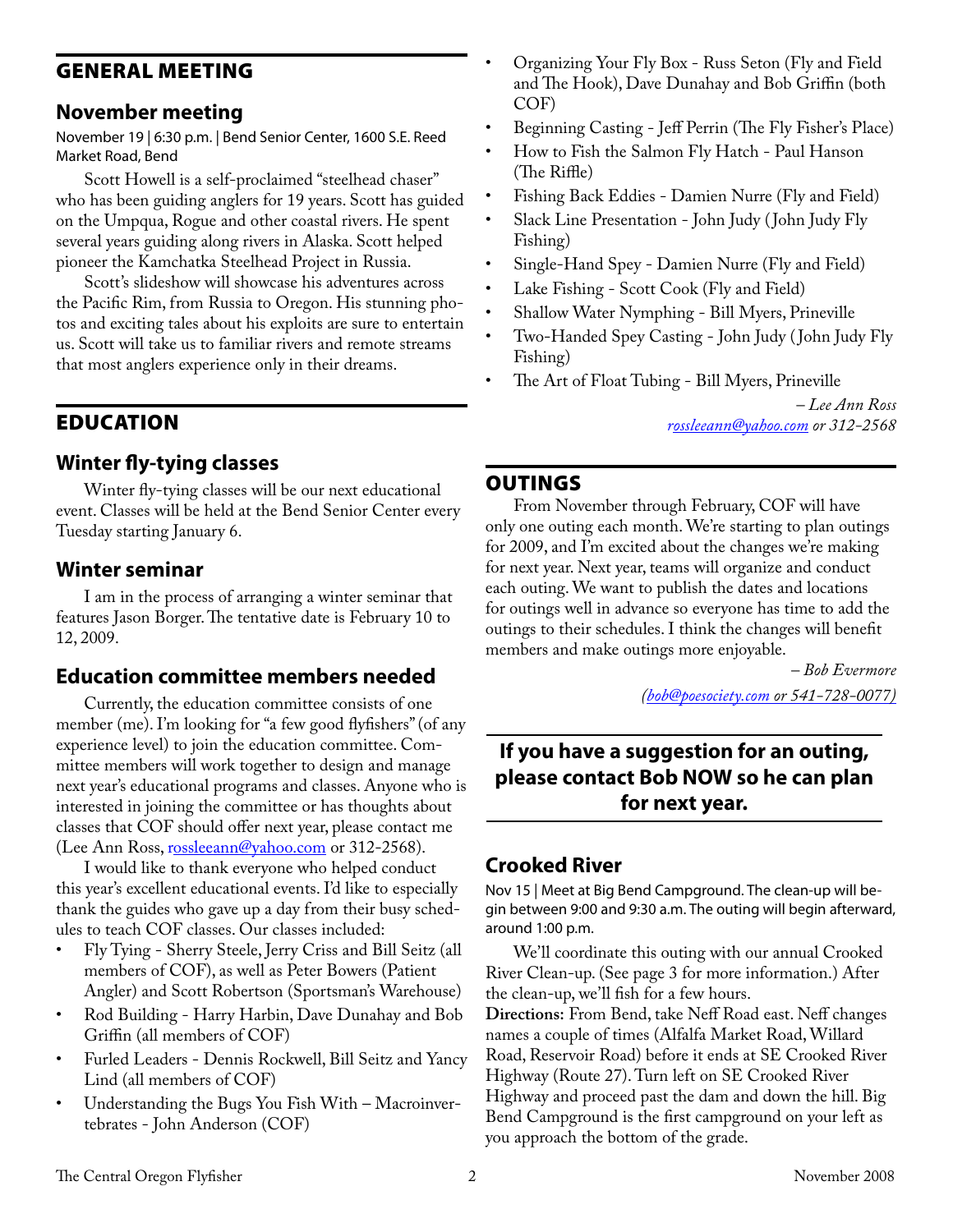You can also get to Big Bend Campground via Prineville. Take SE Crooked River Highway south out of Prineville about 19 road miles. The campground will be on your right.



Several club members attended the October steelhead outing on the Deschutes. Lee Ann Ross and Bill Seitz (pictured with a 30-inch hatchery steelhead) fooled a few very large fish. Landing a steelhead of any size is an accomplishment. Photo: Dave Semich

## **CONSERVATION**

## **Second annual Crooked River cleanup**

The Central Oregon Flyfishers will hold the second annual Crooked River Cleanup on Saturday, November 15. Last year's cleanup effort along the 12 miles of river on public land below the Bowman Dam was a huge success due to a lot of volunteer effort by more than 20 COF members. Like last year, we'll meet at the Big Bend Campground (the campground just downstream from Bowman Dam) at 9:00 a.m. Around 1 p.m., we'll all meet at the campground for lunch. Dave Dunahay has agreed to cook hamburgers with all the fixings. After lunch, there will be a club fishing outing on the river. Members will be available to provide nymphing instruction. This event is a good opportunity to volunteer for a club conservation activity, get a free lunch, catch a few rainbows and lots of whitefish and do something good for the river. If you would like to help, email (wseitz@bendbroadband.com) me so we can get a head count for lunch.

*– Bill Seitz*

## **Climate Change is Trouble for Trout**

Are you interested in how future climate change may impact trout populations in the interior West? Many of us fish rivers and lakes in the Rocky Mountain West. Check out the recent report *Trout in Trouble: The Impacts of Global Warming on Trout in the Interior West* on the Montana Trout Unlimited web site [\(www.montanatu.org](www.montanatu.org)). The report,

authored by the Montana TU and the Natural Resources Defense Council, states that if steps aren't taken to stem the causes of climate change, trout populations in the interior West could decline by 50 percent or more by the end of the century. Harsher environmental conditions, caused by changing climate patterns, may affect native fish and result in unprecedented fishing closures on many Western rivers. This report offers ways anglers can play their part to offset climate change impacts: reduce water and energy use in our homes and encourage policy makers to support measures such as the bipartisan Lieberman-Warner bill. The Web site has a good summary of the report that will bring you up to speed quickly.

*– Bill Seitz*

## **Crooked River FLOY-tagged fish**

In June 2008, ODFW FLOY tagged hundreds of fish to explore the possibilities of using FLOY tags to:

- Compliment the radio-tracking data by involving anglers who fish all sections of the Crooked River
- Investigate if growth rates can be determined from recaptured FLOY-tagged fish

If you capture a FLOY-tagged fish, please report the following information:

- 1. FLOY tag number (5-digit number)
- 2. species captured
- 3. location of capture
- 4. approximate size of fish

#### **Please report FLOY tag information to:**

**Shivonne Nesbit**, OSU graduate student Shivonne.nesbit@oregonstate.edu or 541.805.530 **OR**

**Mike Harrington**, ODFW Prineville Fish Biologist Michael.R.Harrington@state.or.us or 541.447.5111

## **Radio-tagged fish update**

Thank you to COF anglers for assisting with the radio tagging effort on the Crooked River in October! Dedicated anglers endured frigid temperatures, gale-force winds and nonstop rain to successfully complete the radio tagging goals for this fall. We landed and tagged an additional 18 redband trout and 8 mountain whitefish. Weekly, typically Friday, you will see Shivonne Nesbit, ODFW personnel, COF volunteers and OSU students tracking fish on the Crooked River. The radio-tagged fish are distributed from Castle Rock campground to Big Bend campground. The radio tracking data will provide information on the distribution of redband trout and mountain whitefish within the study area, timing and extent of seasonal migrations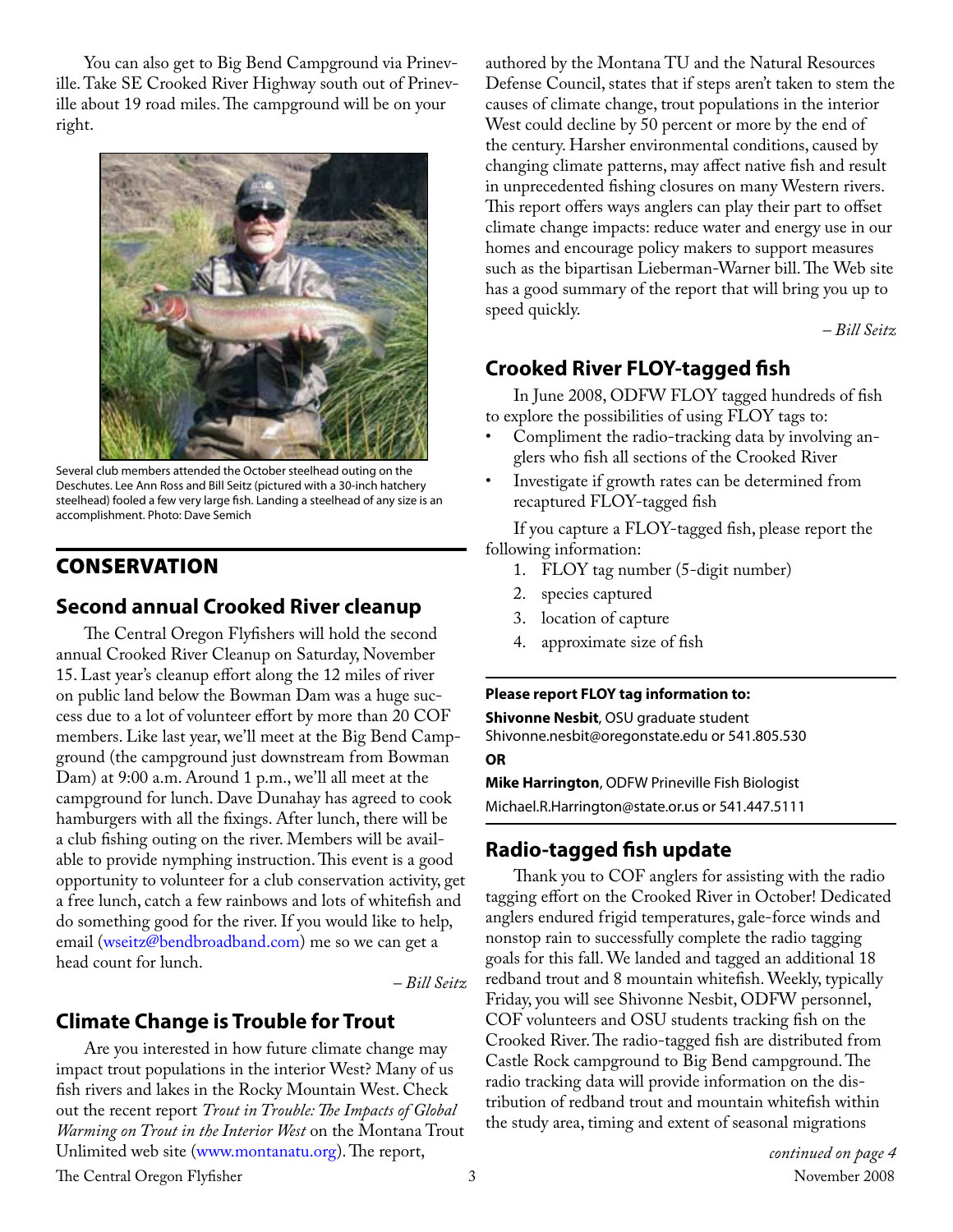and home ranges of individual fish. If you are interested in assisting with the radio tracking, contact Shivonne Nesbit (shivonne.nesbit@oregonstate.edu).

#### **Thank you COF for your continued support and commitment to the Crooked River project!**

*– Shivonne Nesbit*



Jayme Schricker, ODFW John Day, releasing a radio-tagged redband trout that Steve Williams (in background) landed — above Poison Buttle campground. Photo: Shivonne Nesbit



Bill Seitz fishing for mountain whitefish at Castle Rock campground. Photo: Shivonne Nesbit



Jon Anderson fishing for mountain whitefish. Photo: Shivonne Nesbit

## Wild Women of the Water

There's still time for some good fishing this year. For our November outing, Wild Women will join other members of COF for the second annual Crooked River cleanup. (See page 3 for details.) Join us on November 15 and do something good for the river. After the cleanup, there will be a BBQ and fishing! Members will be available to provide instruction in nymphing techniques.

We'll have a holiday get-together in December. In late January, we may have chocolate-tasting party! (Chocolate goes with everything, even fish. Right?)

*– Terri Grimm*

## Other news

## **Emil Seidel receives award**

Emil Seidel received an outstanding volunteer award from Kokanee Karnival and ODFW's Salmon-Trout Enhancement Program. Emil has volunteered for Kokanee Karnival for 13 years, and he has volunteered for ODFW for over 30 years. Emil has built dozens of egg to fry displays, prepared field trip activities and mentored many students. Special thanks to Emil for his years of dedication





Emil Seidel received an award in recognition of his many years as a volunteer for Kokanee Karnival. Photo: Frank Turek



The Central Oregon Flyfisher 1998 and 2008 the Central Oregon Flyfisher 1998 and 2008 and 2008 and 2008 and 2008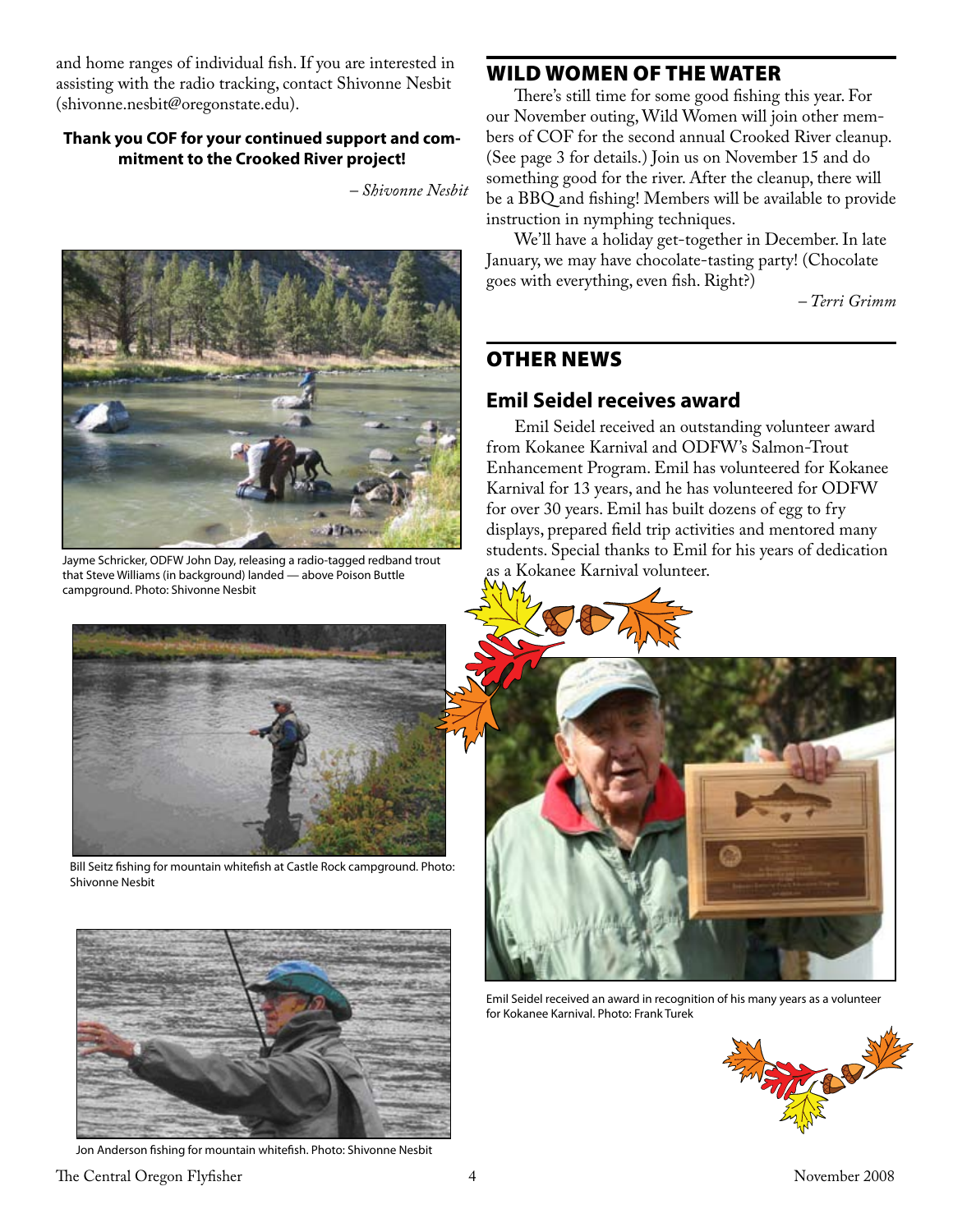

## **Kokanee Karnival begins a new year**

During the last week of September, 13 classrooms from local elementary schools attended the first Kokanee Karnival activities of the new school

year — the hatchery and streamside experiences. Two classrooms per day toured the Fall River Hatchery for half a day and then spent the other half of the day at Brown's Creek where students rotated through learning stations for Incredible Journey, Comforts of Home and Nature's Restaurant.

At the hatchery, students learned about hatchery practices and their importance to our Central Oregon fishery. Students also learned about the use of llamas to transport fish to the high Cascade Lakes.

Two classrooms traveled to Spring Creek, a tributary of the Metolius; two others went to Cline Falls State Park. The kids enjoyed climbing into new waders that Fred and Carol Foisset (The Hook Fly Shop) helped us obtain. They collected and identified insects, took water samples to determine its quality and suitability for fish and observed migrating Kokanee. We are still evaluating the success of these locations and will determine whether to supplement the current program.

It was an outstanding week of learning for all students. I sincerely appreciate the support from the large number of volunteers from all six program partners. A special thanks goes to Mark Reisinger (COF), Jen Luke (OFFW), Gary Gelhert and George Pagan (Sunriver Anglers), Jeri Welbourne (Central Oregon Llama Association) and Blake Lowery (Wolftree) for organizing and leading their respective activities.

*– Dave Dunahay*

## **Kokanee Karnival seeks new board members**

The Kokanee Karnival is seeking new board members to help plan, organize and evaluate the program. Some 1300 Central Oregon students will benefit from this volunteer program each year. This is your opportunity to be a part of this award-winning program. Contact Dave Dunahay (317-5843 or Dunahay@bendbroadband. com).



Students observe the flow of flourisine dye to understand water flow patterns on Brown's Creek. Photo: Frank Turek



The fish ponds at the Fall River Hatchery always fascinate students. Photo: Frank Turek



Getting a close-up view of insect samples at Nature's Restaurant. Photo: Delores Marsh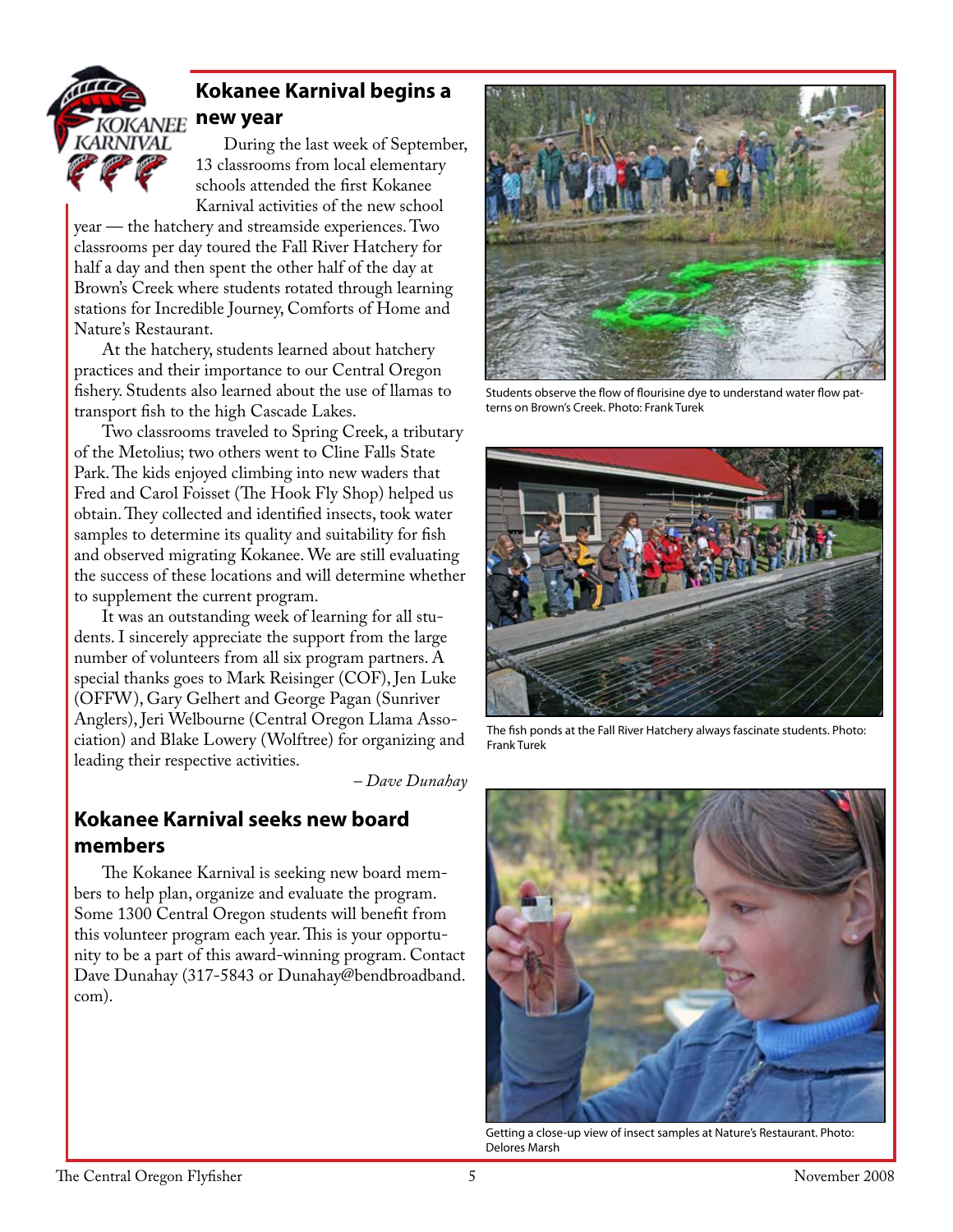## Tyers Corner

I hope everyone is enjoying the cooler weather. It was a great fishing season. I didn't take as many trips as in the past, but the ones I had were great. I spent a very strange day on East Lake. I was the only boat, and there was only one bank fisherman. Fishing was slow, with no bugs on top, but I managed to hooked some nice fish just under the surface using some new wet flies. I had the new boat out for the third time — this time armed with my Oregon Boater Card. The final test run with the new weight distribution was a success, and it was great to see the Whaler operating at full tilt. What a ride for next season!

This month's fly is an old standard. Doug Stewart of Gresham, Oregon developed the Max Canyon in 1972 on the Deschutes River. From what the old timers say, this pattern still does well today. It can be weighted. With the new spey rods, it should be a productive fly.

The word on the river is that the steelhead season should be a good one. Some big fish have been caught already. I haven't fished much for steelhead in the past few years, but with the reports that are being bantered about, this might be a good year to give it a try again.

When chasing steelhead in the Deschutes, use the buddy system; this river has a reputation for taking fishermen for a ride. With a buddy, you have a better chance of surviving a dunking. I know a few fishermen who use an inflatable vest when fishing the Deschutes. Good luck and happy hunting.

> *– Jerry Criss (541-536-3581 or tlfly44@msn.com)*

## **Max Canyon**



Hook: any heavy-wire steelhead hook with a straight shank Thread: 6/0 black Tail: orange and white calf tail, mixed Body: rear 1/3 orange wool, front 2/3 black wool Rib: oval tinsel, gold Collar: black hackle Wing: white calf tail with orange over the top Head: same as tying thread Lead: optional

Start your thread and run it to the rear. Tie in the tail and ribbing. Dub a small amount of orange dubbing and bring it forward one-third of the way. Now dub again using the black dubbing and bring it forward; remember to leave plenty of room for the collar and wing. Bring the rib forward in even wraps and tie off in front of the black body material. Select a black hackle (stiff ), with a barb length about 1½ times the hook gap. As you wind in this hackle, force it to lay back just a little. The wing material should reach back just to the end of the body with the orange just a bit longer than the white. Finish with a nice clean head and cover with multiple coats of head cement.

# *Time to Renew Your Membership*

## **Early membership renewal for 2009**

Within a week, you should receive your 2009 Early Membership Renewal packet by mail. Please take advantage of the early renewal savings and return your signed form with a dues check as soon as possible. Retaining members is very important to our club, hence the \$6.00 savings offer if you renew before January 1 (\$30 vs. \$36).

And when you renew your membership, please consider choosing email delivery (rather than postal) to help us keep club operating costs in check. The cost of printing and mailing a monthly COF newsletter to a single member has risen to more than \$12 per year. Seventy-five percent of our members have switched to online newsletter delivery. If everyone who currently has an email account switched, the club would save about \$700 each year in newsletter costs.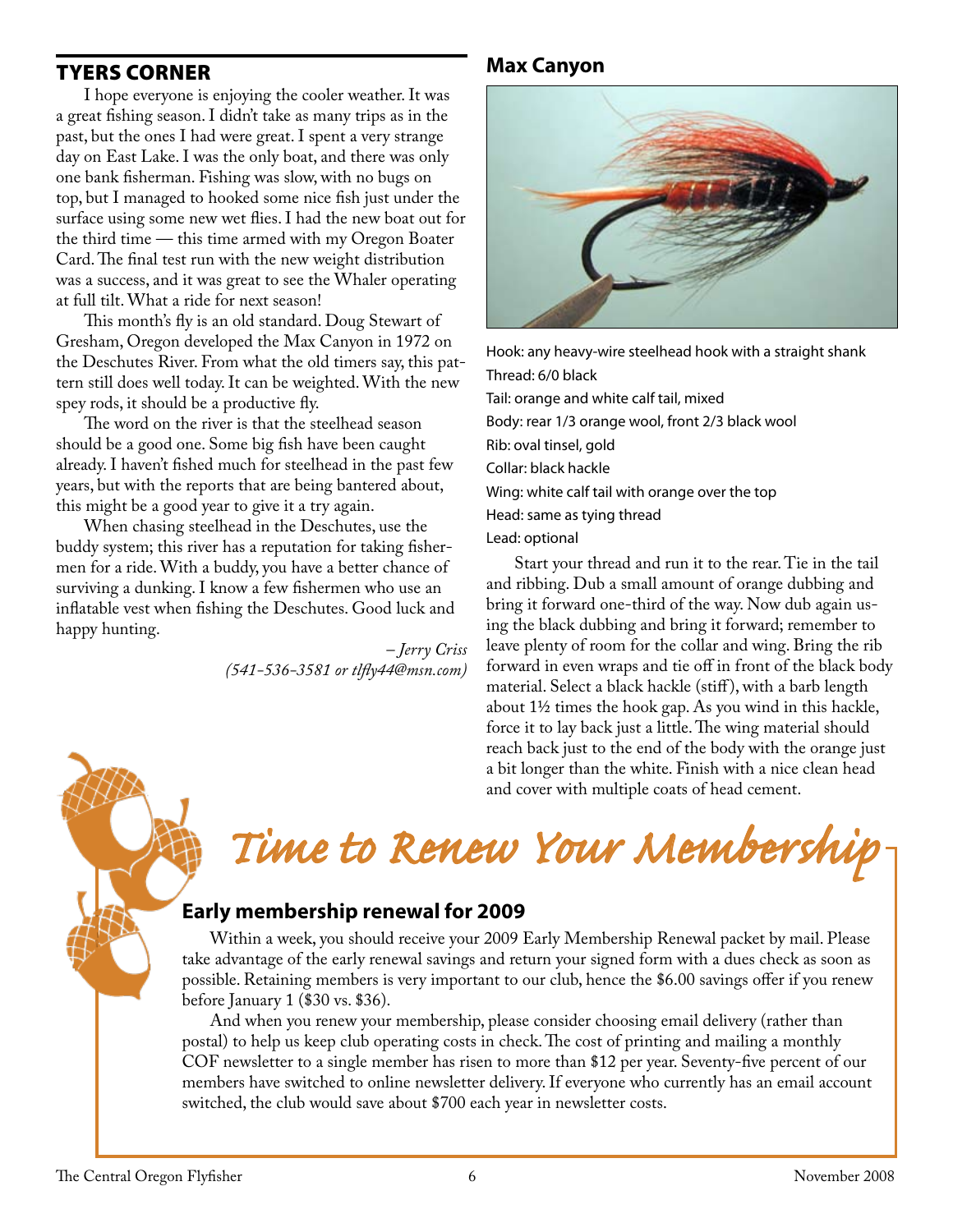## **Central Oregon Flyfishers Up-Stream Events 2008**

| <b>Date</b>                          | <b>Time</b>                                | <b>Activity</b>             | <b>Location</b>                         | <b>Contact</b>                        |
|--------------------------------------|--------------------------------------------|-----------------------------|-----------------------------------------|---------------------------------------|
| <b>NOVEMBER</b>                      |                                            |                             |                                         |                                       |
| Nov 6                                | $6:30$ pm                                  | monthly Board meeting       | Environmental Center, Bend              | Yancy Lind (yancy_lind@ml.com)        |
| <b>Nov 15</b>                        | $9:00$ am                                  | <b>OUTING &amp; CLEANUP</b> | Crooked River, Big Bend Camp-<br>ground | Bill Seitz (wseitz@bendbroadband.com) |
| Nov 19                               | 6:30 pm                                    | general meeting             | <b>Bend Senior Center</b>               |                                       |
| <b>IN THE FUTURE</b>                 |                                            |                             |                                         |                                       |
| Jan 6                                | <b>TBA</b>                                 | winter fly tying            | <b>Bend Senior Center</b>               | Lee Ann Ross                          |
| Feb 10                               | <b>TBA</b>                                 | winter seminar              | <b>TBA</b>                              | Lee Ann Ross                          |
| <b>Non-Club Activities &amp; FYI</b> |                                            |                             |                                         |                                       |
| Nov <sub>1</sub>                     | 8:30 am Meeting of TU Deschutes chapter    |                             |                                         |                                       |
| Nov <sub>5</sub>                     | Oregon Watershed Enhancement Board meeting |                             |                                         |                                       |
| Nov 13                               | <b>Premier of DRIFT</b>                    |                             |                                         |                                       |



Chad Brown Gary Kutz Jean Ohr



Oregon Watershed Enhancement Board<br>10th Biennial Conference 10th Biennial Conference November 5 – 7, 2008 Climate Change and Eugene Hilton and Conference Center

- climate change impact to watersheds
- community engagement
- effective natural resource organizations
- restoration project management invasive species

Special half-day offering for citizen board members. More information available from: http://oregon.gov/OWEB/biennialconference\_08.shtml

## **Special Meeting of TU Deschutes Chapter members and friends**

Nov 1 | 8:30 am to 2:30 pm, snacks provided | Central OR Environmental Center, 16 NW Kansas Ave | Free |

The upper Deschutes watershed has been selected as the newest TU (Trout Unlimited) Home Rivers Initiative (HRI) site. The Deschutes River will be the 20th watershed to become a HRI since its inception in 1994. Take a morning to learn about TU's new Home Rivers Initiative beginning in your backyard. Please RSVP to Beverly Lane (blane@tu.org).

## **DRIFT premier: A benefit for Oregon Trout and Upper Deschutes Watershed Council**

Thursday, November 13 | McMenamin's Old St. Francis School, 700 NW Bond | Doors open at 5:30 p.m. | Showing begins at 6 p.m. | Purchase tickets online at: http://www.ortrout.org:80/ drift.html

Join us for the premier of the much-anticipated fulllength flyfishing film DRIFT. As the screen lights up, you will be taken on a cinematic adventure across the flats of Belize and the Bahamas, down the tailwaters of the Green, Frying Pan and the Big Horn, spey casting on the Deschutes, throughout the foothills of the Himalayas and exotic rivers of Kashmir, India. You will meet the passionate individuals who dedicate their lives to the sport - including Oregon's own John and Amy Hazel!

**2008 COF Board Members: Yancy Lind** President **Dennis Rockwell** Vice President, *Raffle* **Susan Telford** Treasurer **Earl Rettig** Secretary **Dave Magaret** *Programs* Bob Griffin Historian Emil Seidel Larry Godfrey Banquet Dave Semich Past President Dick Olson Membership Bill Seitz Conservation Lee Ann Ross Education **Bob Evermore** *Outings* **Dave Dunahay** *Kokanee Karnival* **Delores Marsh** *Wild Women of the Water*